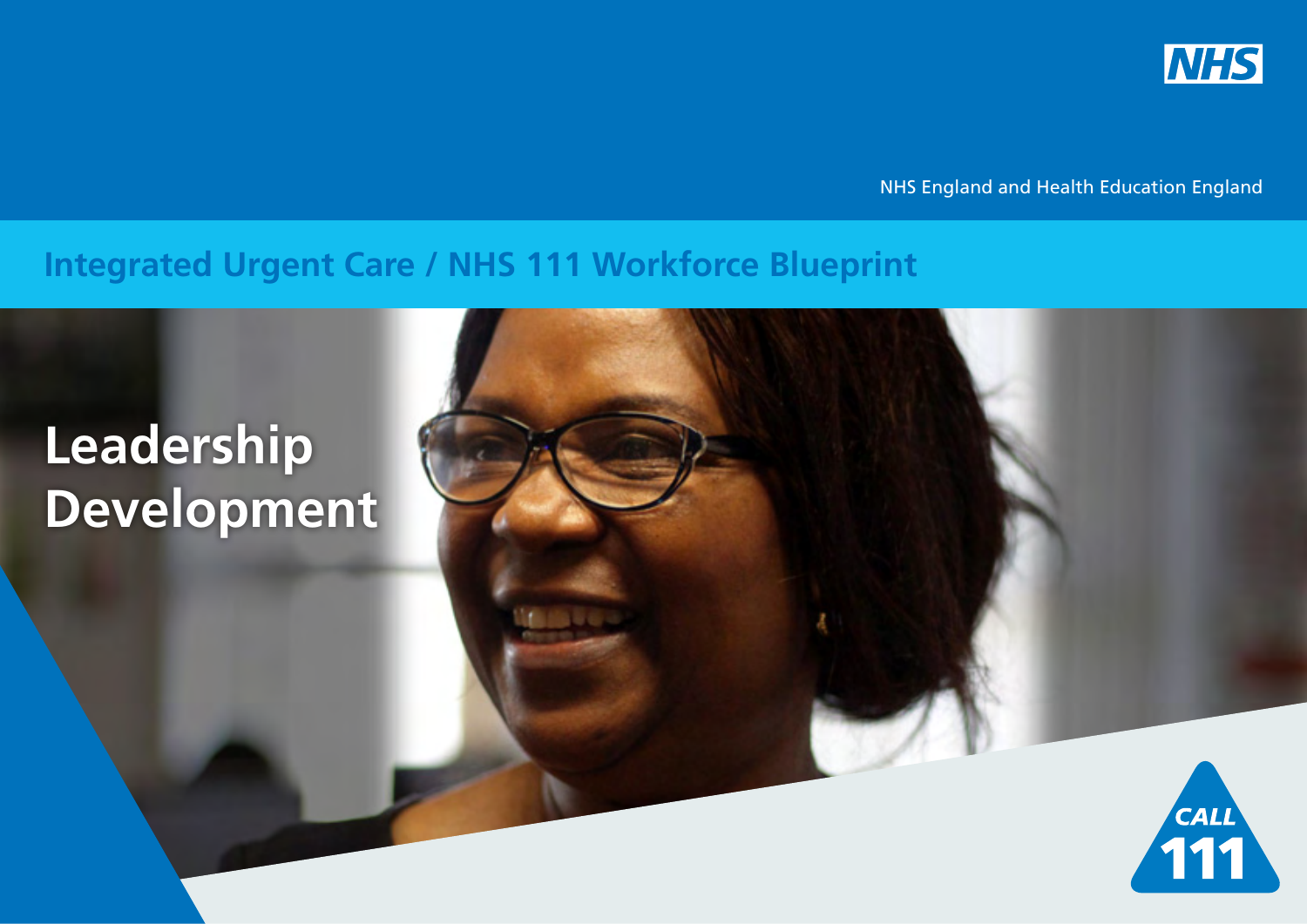

# <span id="page-1-0"></span>**Contents**

| Introduction                                                                          | 3  |
|---------------------------------------------------------------------------------------|----|
| What the Chartered Institute of Professional Development (CIPD) says about leadership | 4  |
| Who the leaders are                                                                   | 4  |
| What is an effective leadership style?                                                | 4  |
| Leadership development                                                                | 4  |
| Leadership in the health service                                                      | 5  |
| Leadership models in the NHS                                                          | 5  |
| Clinical leadership competency framework                                              | 6  |
| Healthcare leadership model                                                           | 6  |
| The NHS Leadership Academy: Here to support staff on their leadership journey         | 8  |
| The Mary Seacole programme                                                            | 8  |
| Other leadership programmes run by the NHS Leadership Academy                         | 8  |
| <b>Local Leadership Academies</b>                                                     | 9  |
| Coaching and mentoring                                                                | 9  |
| <b>Faculty for Leadership and Management</b>                                          | 9  |
| <b>Other leadership courses</b>                                                       | 10 |
| Areas of best practice for leadership in health                                       | 12 |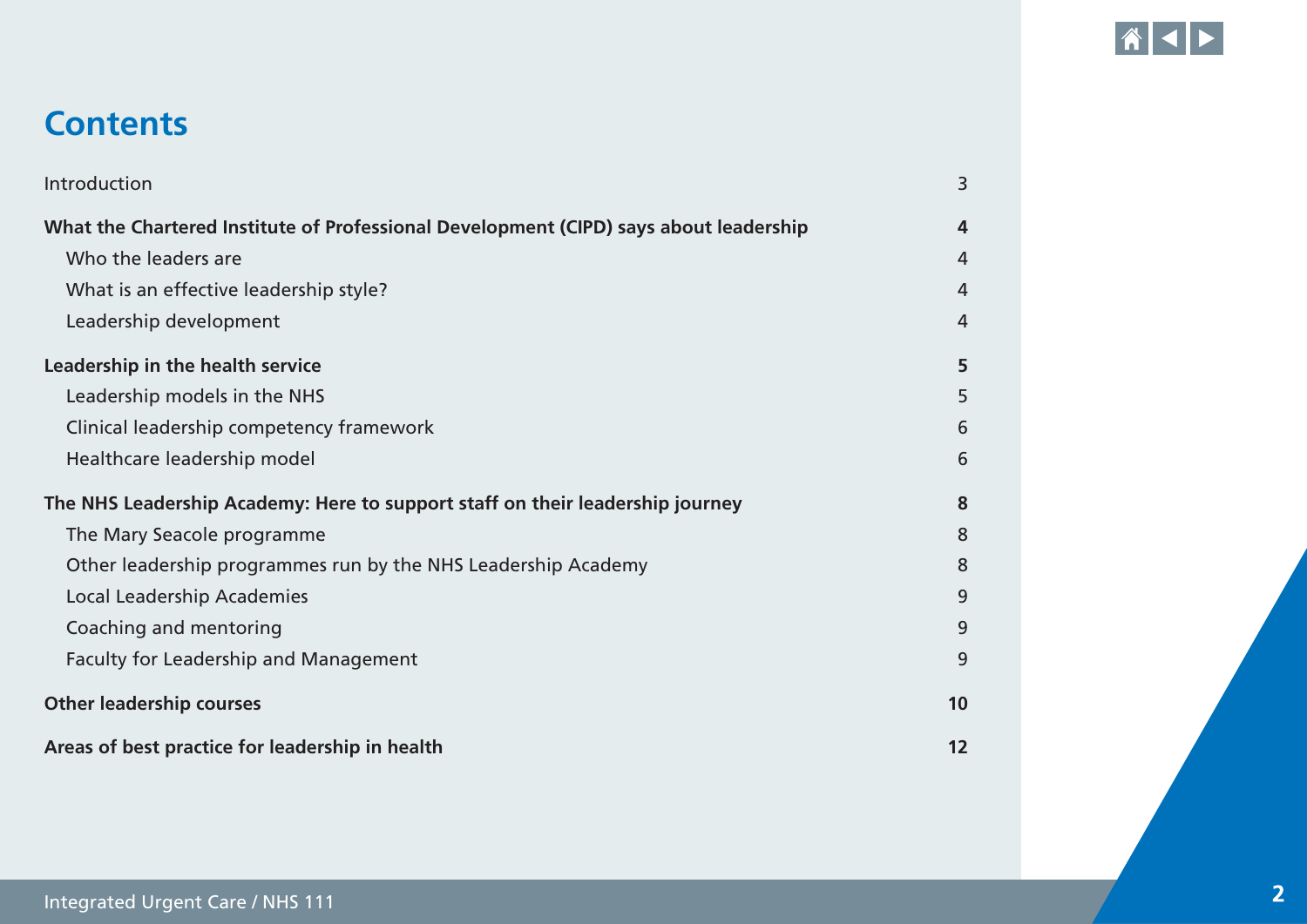

### <span id="page-2-0"></span>**Introduction**

Developing the right people with the right skills and the right values is recognised as a key priority to enable the sustainable delivery of health services, as leadership is one of the most influential factors in shaping an organisational culture. Ensuring the necessary leadership behaviours, strategies and qualities are developed is fundamental.

In recent years, mandates<sup>1</sup> from the government to Health Education England (HEE) and NHS England have highlighted the importance of leadership.

The NHS needs high quality leaders at every level and in every area to ensure that it is able to deliver high quality compassionate care to the people it serves. This is more important now than ever as the health service changes to deliver new models of care over the coming years and responds to the efficiency challenge set out in the Five Year Forward View.

NHS England will support the NHS to be well-led and demonstrate open, learning cultures with good leadership and quality interactions evident across and between organisations; where staff feel valued, feedback on care and workplaces is welcomed and problem behaviours are tackled promptly.

The aim for this document is to give both Integrated Urgent Care (IUC) / NHS 111 service employers and employees some guidance about this key topic.

1 The mandate for HEE can be found here: [https://www.gov.uk/government/uploads/system/uploads/attachment\\_data/file/559940/HEE\\_](https://www.gov.uk/government/uploads/system/uploads/attachment_data/file/559940/HEE_mandate_2016-17_acc.pdf) [mandate\\_2016-17\\_acc.pdf](https://www.gov.uk/government/uploads/system/uploads/attachment_data/file/559940/HEE_mandate_2016-17_acc.pdf) and here for NHS England: <https://www.gov.uk/government/publications/nhs-mandate-2017-to-2018>.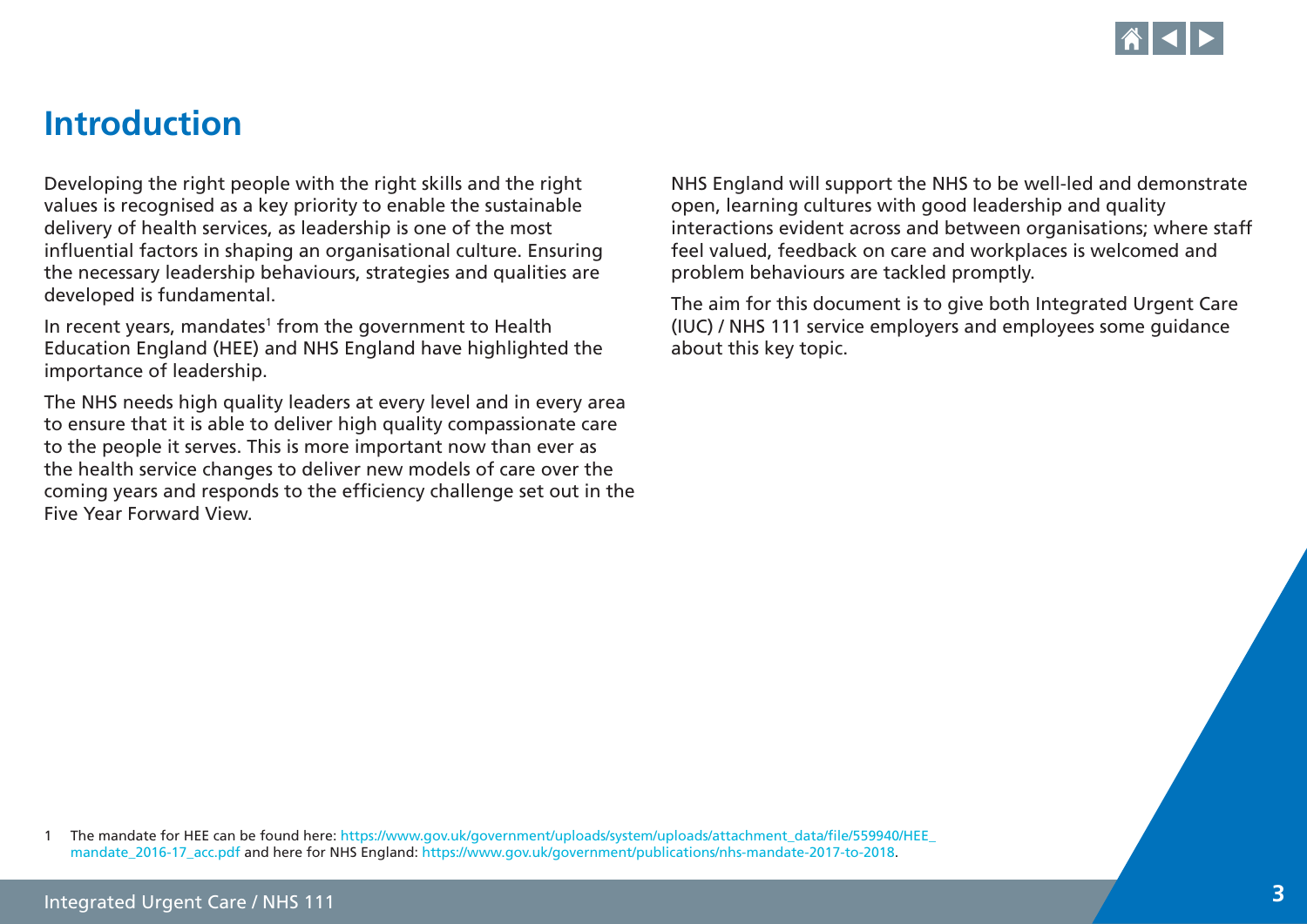

# <span id="page-3-0"></span>**What the Chartered Institute of Professional Development (CIPD) says about leadership**

In the UK, the CIPD are the prominent authority within the area of human resources, learning and development. The CIPD acknowledge that the term 'leadership' can be used in a variety of different ways, but define it as the 'ability and capacity to lead and influence others, by means of personal attributes and/or behaviours, to achieve a common goal'. The CIPD also describe who leaders are, and discuss effective leadership styles and leadership development.<sup>2</sup>

The next three sections summarise the CIPD's approach.

#### **Who are the leaders?**

Leaders come in many different forms and can operate at any level, so the ability to identify and develop leaders can be challenging. Yet, when done correctly, leadership can bring about positive outcomes for people, businesses and wider communities.

As the current business context is requiring organisations to become more agile, so it requires a fresh understanding of what constitutes leadership. There is an increasing recognition that all employees need to be leaders – within the context of their operating level and organisational requirements. This need for leadership at all levels is highlighted in CIPD research on sustainable organisation performance.

#### **What is an effective leadership style?**

Evidence suggests that successful leaders do not always behave in identical ways. They may act very differently, even in similar situations, and have quite different personalities. Different leadership qualities may be needed in different circumstances.

#### **Leadership development**

Due to the fact that there is no single template for leadership behaviours, questions remain as to what the qualities (or competencies) of leadership are, as well as whether leaders can be developed. More importantly, there are difficulties around how organisations can bring out such qualities in their employees.

In addition, the CIPD recognise the importance of encouraging equality and diversity in leadership and leadership roles amongst the workforce.<sup>3</sup>

2 CIPD Leadership factsheet (2017):<https://www.cipd.co.uk/knowledge/strategy/leadership/factsheet> - Full and free access granted on registration with the CIPD.

3 CIPD report (2016): 'Inclusive leadership, driving performance through diversity': [https://www.cipd.co.uk/knowledge/strategy/leadership/inclusive-report.](https://www.cipd.co.uk/knowledge/strategy/leadership/inclusive-report)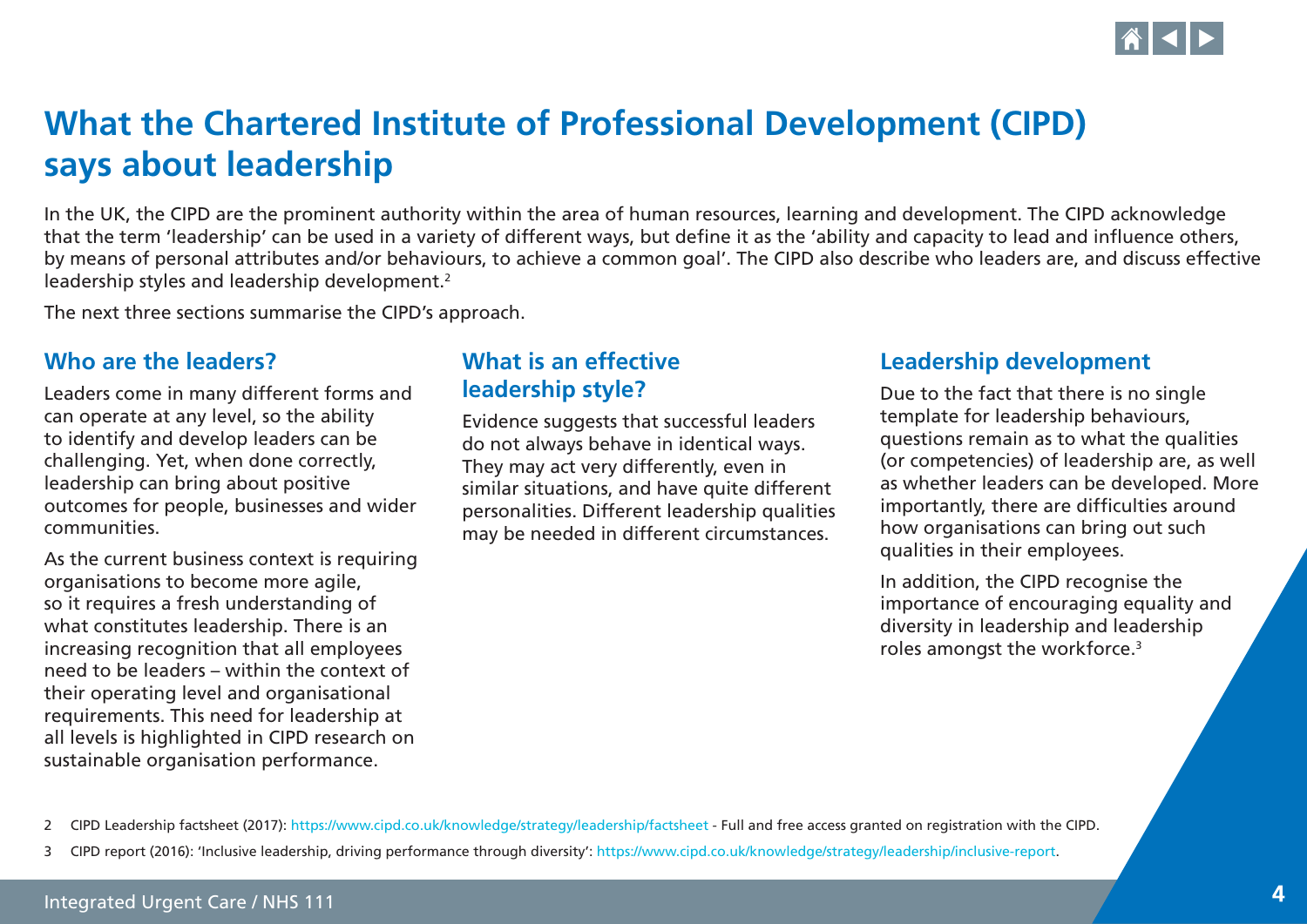

<span id="page-4-0"></span>There are many different types of individual leaders, each with their own individual leadership style. In addition, when thinking about leadership as a process which exists in the organisational context, it has been found that two aspects of development activity are needed. The first is being able to effectively identify and develop the capabilities of individuals to lead others (i.e. leader development). The second is to create the organisational structures and culture that enable leadership.

# **Leadership in the health service**

Following a campaign led by the families of people who had passed away at the Mid Staffordshire NHS Hospital Trust, significant questions were raised about failures in patient care due to poor management and leadership.

In 2015, a review conducted by the Faculty of Medical Leadership and Management (FMLM), The King's Fund and the Center for Creative Leadership (CCL)<sup>4</sup> showed the importance of leadership in the health service. The review concluded that 'there is clear evidence of the link between leadership and a range of important outcomes within health services, including patient satisfaction, patient mortality, organisational financial performance, staff well-being, engagement, turnover and absenteeism, and overall quality of care'.

Evidence from the review suggests leadership engagement is significantly linked to patient mortality, as well as having significant associations with patient satisfaction and infection rates. Therefore, great leadership development improves leadership behaviours and skills, and better leadership leads to better patient care, experience and outcomes.

Following the 2016 NHS 111 Staff Survey<sup>5</sup>, the commissioner's recommendations included several areas of improvement relating to leadership and leadership development.

#### **Leadership models in the NHS**

Given the wide acceptance of the importance and value of leadership, the NHS has developed several models of leadership. Described below are the main elements of:

- The Clinical Leadership Competency Framework model
- The NHS Leadership Academy's Healthcare Leadership Model



<sup>4</sup> Faculty of Medical Leadership and Management, The King's Fund and the Center for Creative Leadership (2015): Leadership and leadership development in health care: <https://www.kingsfund.org.uk/publications/leadership-and-leadership-development-health-care>.

5 A Staff Survey was undertaken during March and April 2016 in NHS 111 services, which demonstrated some common themes and challenges within the management of the NHS 111 workforce and services. The survey findings and recommendations have been used to inform the development of the Workforce Blueprint.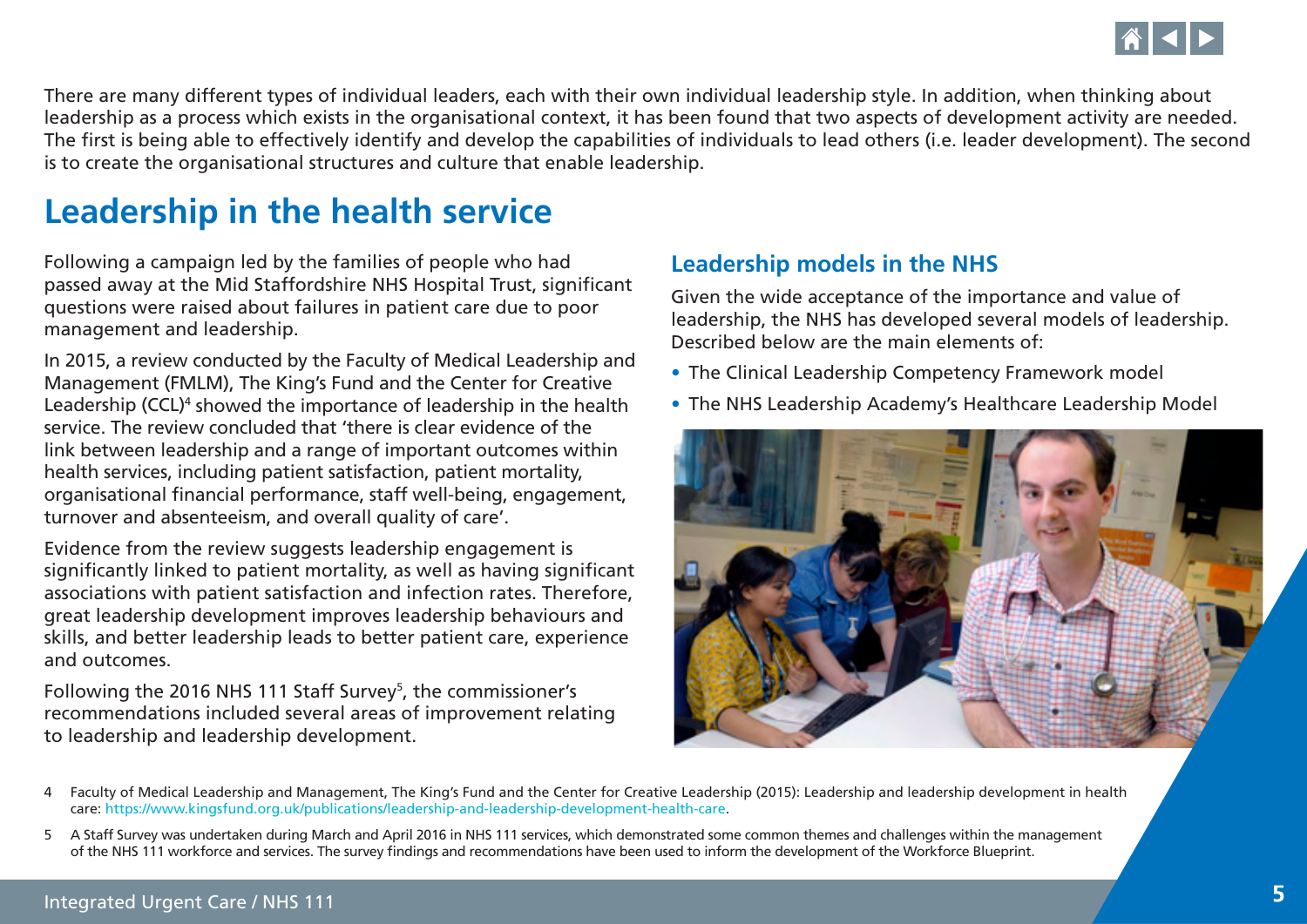

#### <span id="page-5-0"></span>**Clinical Leadership Competency Framework**

In 2010 the NHS Institute for Innovation and Improvement and the Academy of Medical Royal Colleges jointly published the 'Clinical Leadership Competency Framework' (CLCF), which is hosted on the NHS Leadership Academy website.<sup>6</sup>

The CLCF highlights that all practising clinicians have a responsibility to strive to play a part in the leadership process and to encourage the leadership capacity

of colleagues. The document makes the point that leadership is shared. Although a clinician might not have what is thought to be a traditional leadership role, 'all clinicians can contribute to the leadership task where and when their expertise and qualities are relevant and appropriate to the context in which they work'.

#### **The model in the CLCF is designed around 'delivering the service' and has five domains:**

- 1. Demonstrating personal qualities
- 2. Working with others
- 3. Managing services
- 4. Improving services
- 5. Setting direction



Leadership Ac

**NHS** 



The model applies to every clinician throughout the stages of their professional journey, from when they enter formal training, become qualified and throughout the rest of their career as experienced practitioners. For each domain, the CLCF document gives examples of learning and development opportunities, dividing these into opportunities as a student, as a practitioner and as an experienced practitioner, so that at each stage the individual can understand how the model can be applied to them.

### **Healthcare Leadership Model**

In 2013 the NHS Leadership Academy commissioned a study<sup>7</sup> which looked into a leadership model which could be used by the NHS. In its foreword the study states that 'technical competence, professional skills, managerial excellence all contribute to good leadership, but the real test of what separates those people, in an organisation such as the NHS, is the care, compassion and genuine investment in staff that great leaders recognise as being

the key difference between adequate technical clinical care and a great healthcare service.'



**MHS** 

<sup>6</sup> NHS Institute for Innovation and Improvement and Academy of Medical Royal Colleges (2010): Clinical Leadership Competency Framework (CLCF): [https://www.](https://www.leadershipacademy.nhs.uk/wp-content/uploads/2012/11/NHSLeadership-Leadership-Framework-Clinical-Leadership-Competency-Framework-CLCF.pdf) [leadershipacademy.nhs.uk/wp-content/uploads/2012/11/NHSLeadership-Leadership-Framework-Clinical-Leadership-Competency-Framework-CLCF.pdf](https://www.leadershipacademy.nhs.uk/wp-content/uploads/2012/11/NHSLeadership-Leadership-Framework-Clinical-Leadership-Competency-Framework-CLCF.pdf).

<sup>7</sup> NHS Leadership Academy (2013): Towards a new model of leadership: [https://www.leadershipacademy.nhs.uk/wp-content/uploads/2013/05/Towards-a-New-](https://www.leadershipacademy.nhs.uk/wp-content/uploads/2013/05/Towards-a-New-Model-of-Leadership-2013.pdf)[Model-of-Leadership-2013.pdf.](https://www.leadershipacademy.nhs.uk/wp-content/uploads/2013/05/Towards-a-New-Model-of-Leadership-2013.pdf)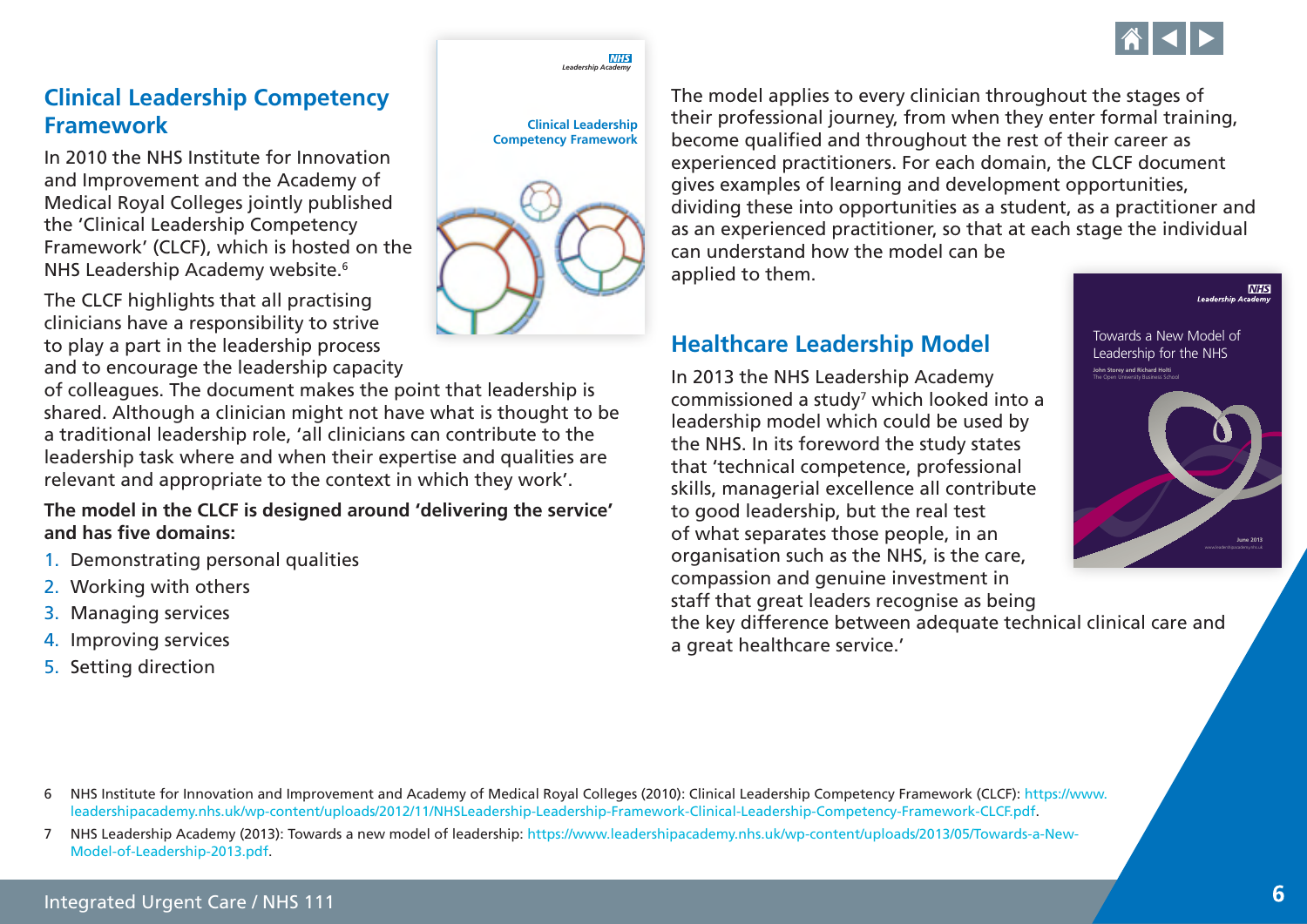<span id="page-6-0"></span>The review came up with a proposal which categorised three behaviours of leadership. **These are to:**

- provide and justify a clear sense of purpose and contribution
- motivate teams and individuals to work effectively
- focus on improving system performance.

The Academy has established a Healthcare Leadership Model which is made up of nine 'leadership dimensions'.7

#### **These are:**

- 1. Inspiring shared purpose
- 2. Leading with care
- 3. Evaluating information
- 4. Connecting our service
- 5. Sharing the vision
- 6. Engaging the team
- 7. Holding to account
- 8. Developing capability
- 9. Influencing for results



7 NHS Leadership Academy (2013): Healthcare leadership model: The nine dimensions of leadership behaviours: [https://www.leadershipacademy.nhs.uk/wp-content/uploads/2014/10/NHSLeadership-LeadershipModel-colour.pdf.](https://www.leadershipacademy.nhs.uk/wp-content/uploads/2014/10/NHSLeadership-LeadershipModel-colour.pdf)



 $\left\| \cdot \right\|$  $\left\| \cdot \right\|$  $\left\| \cdot \right\|$ 

 $\hat{\mathbf{n}}$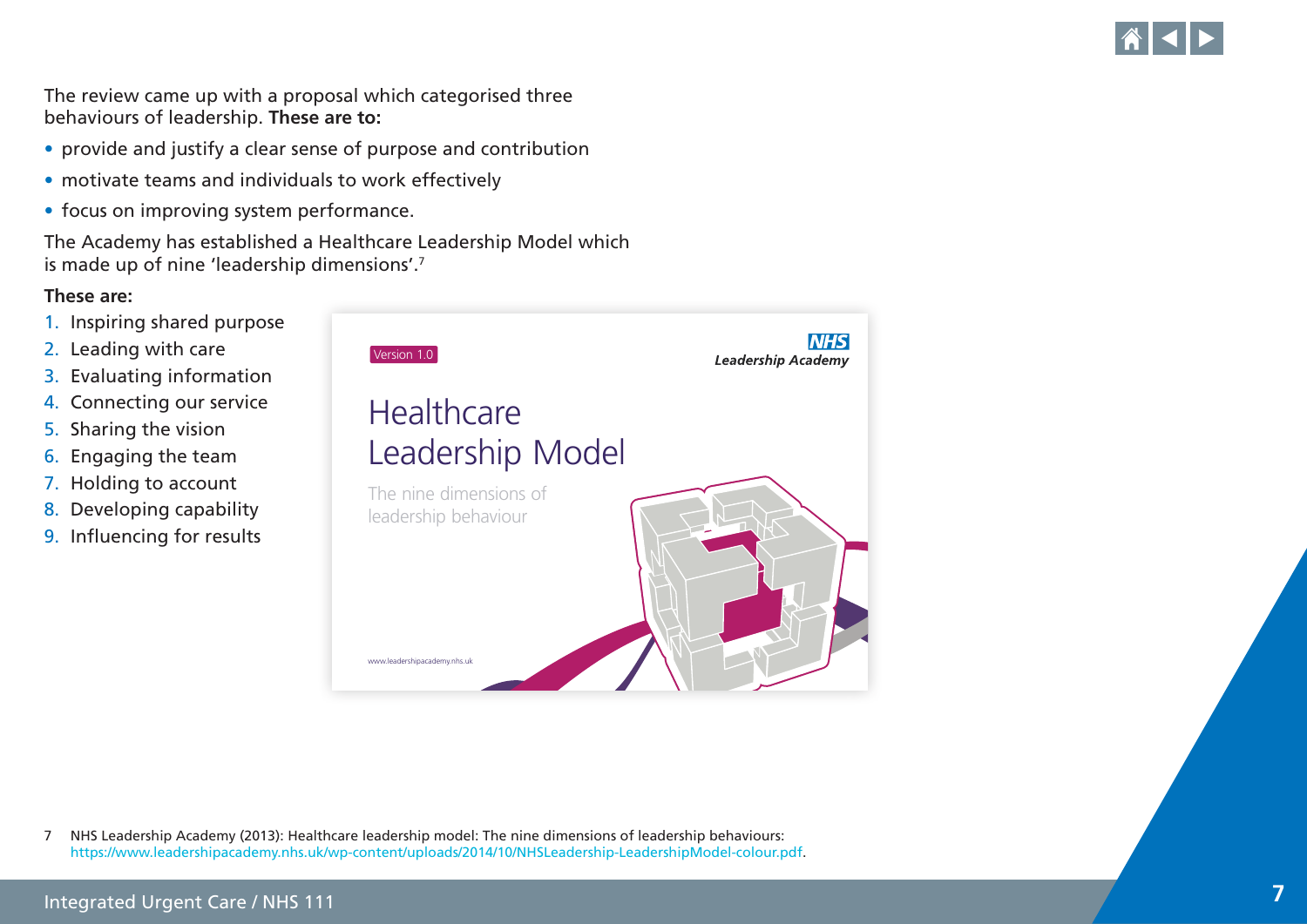

# <span id="page-7-0"></span>**The NHS Leadership Academy: here to support staff on their leadership journey**

The purpose of the NHS Leadership Academy is to deliver excellent leadership across the NHS and to have a direct impact on patient care. They offer a range of programmes and resources to support staff, organisation and local partners to develop leaders, celebrating and sharing where outstanding leadership makes a real difference.

Within any organisation, not just the NHS, the first level leadership role is probably one of the most important. There is often engagement with the widest number of people, either colleagues or patients, so the ability to communicate effectively with a broad range of people is essential. Regardless of role or organisational position, staff can carry influence beyond their immediate team and impact on the delivery of services.

#### **The Mary Seacole programme**

The Mary Seacole programme is a six-month leadership programme designed to develop knowledge and skills in leadership and management. Grounded in reality and applied in the workplace, it aims to provide the balance between learning the theory and putting it into practice. The programme empowers participants to turn their success into constant team success and to champion compassionate patient care.

The aim of the Academy is to deliver the programme to as many people as possible, and the current version of the programme is now being delivered locally. This combines the full programme with e-learning, which includes virtual campus content, workshop design and online facilitated tutor groups. It ensures participants in each geographical location can benefit from the same experience as the national programme.

### **Other leadership programmes run by the NHS Leadership Academy**

**• The Edward Jenner Programme:** This is open to all staff and consists of a free, open access online learning package for those looking for an introduction to leadership. For nurses and midwives who take part in the programme, this can contribute to continuing professional development (CPD) required for revalidation. The programme can be used as evidence of hours of participatory learning, and allows staff to progress at their own rate.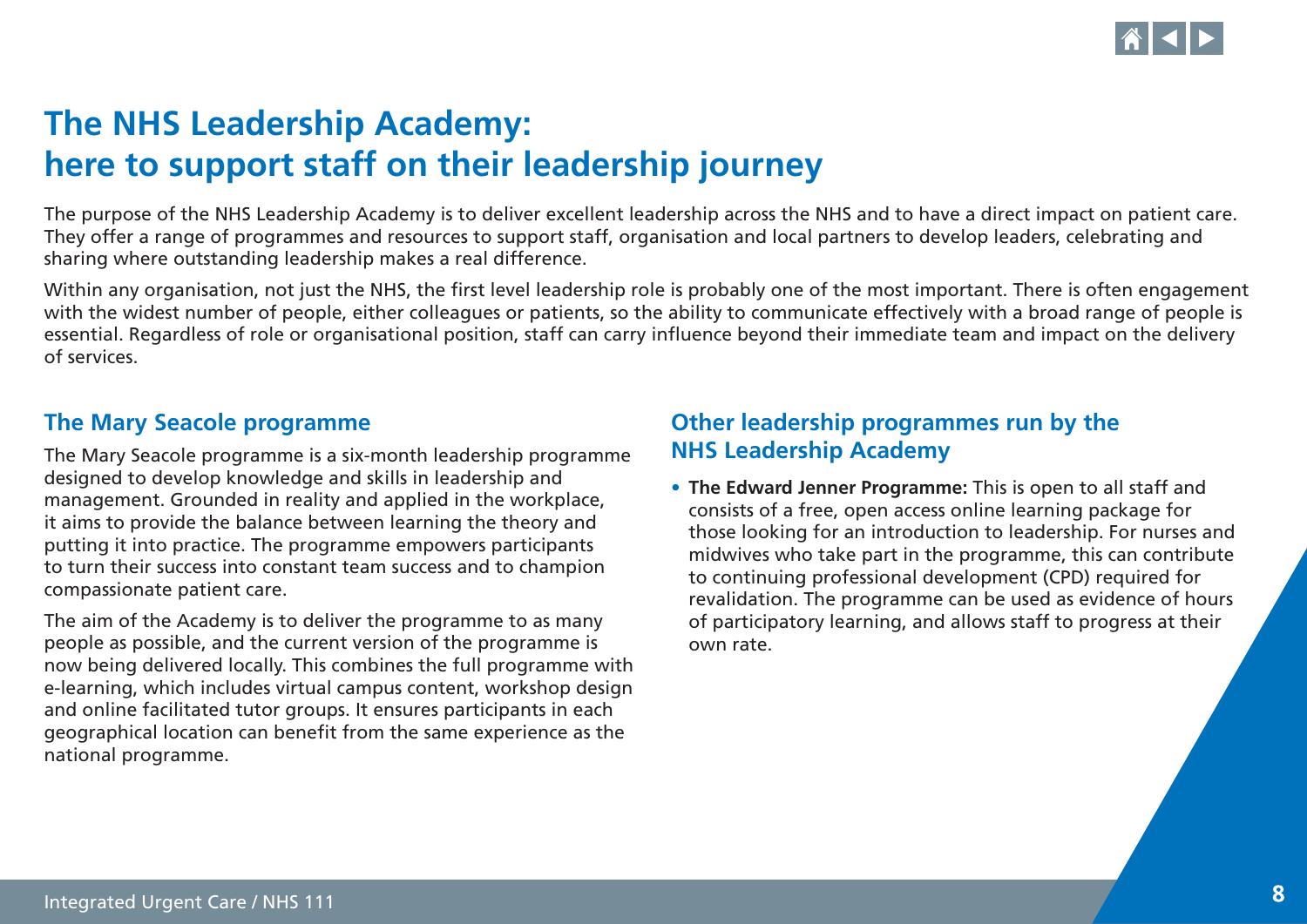

<span id="page-8-0"></span>• The Elizabeth Garret Anderson programme: This is for mid to senior clinical or non-clinical NHS leaders aspiring to lead larger functions, departments and more complex projects.

The Academy also runs programmes such as the 'Stepping Up programme' for aspiring black, Asian and minority ethnic (BAME) leaders and the 'Ready Now Programme' for senior BAME leaders wanting to develop further.

Information on all these programmes can be found here: <https://www.leadershipacademy.nhs.uk/programmes/>



### **Additional leadership resources**

The following section provides links to additional resources. Please note: this is not an exhaustive list.

#### **Local Leadership Academies**

In addition to working with the national Academy, staff can also work with one of the NHS Leadership Academy's ten regional partners, which offer services locally and have already delivered leadership development training to over 50,000 people.

The Local Leadership Academies can be found by clicking on the map on this page: [https://www.leadershipacademy.nhs.uk/about/](https://www.leadershipacademy.nhs.uk/about/local-delivery-partners-ldps/) [local-delivery-partners-ldps/](https://www.leadershipacademy.nhs.uk/about/local-delivery-partners-ldps/)

#### **Coaching and mentoring**

The Local Leadership Academies offer a free service which is open to all NHS staff to match mentees and coaches to qualified mentors and coaches within the NHS. Details about this service can be found here: <https://www.leadershipacademy.nhs.uk/resources/coaching-register/>

### **Faculty for Leadership and Management**

The NHS Leadership Academy manages on-going emerging requirements from the system alongside national programmes and products. They have created a Faculty for Leadership and Management, which comprises people who specialise in organisational and leadership development. Faculty members work to support national programmes such as the nurse leadership programmes and professional leadership programmes. More about the Faculty can be found here: [https://www.](https://www.leadershipacademy.nhs.uk/about/our-faculty/) [leadershipacademy.nhs.uk/about/our-faculty/](https://www.leadershipacademy.nhs.uk/about/our-faculty/)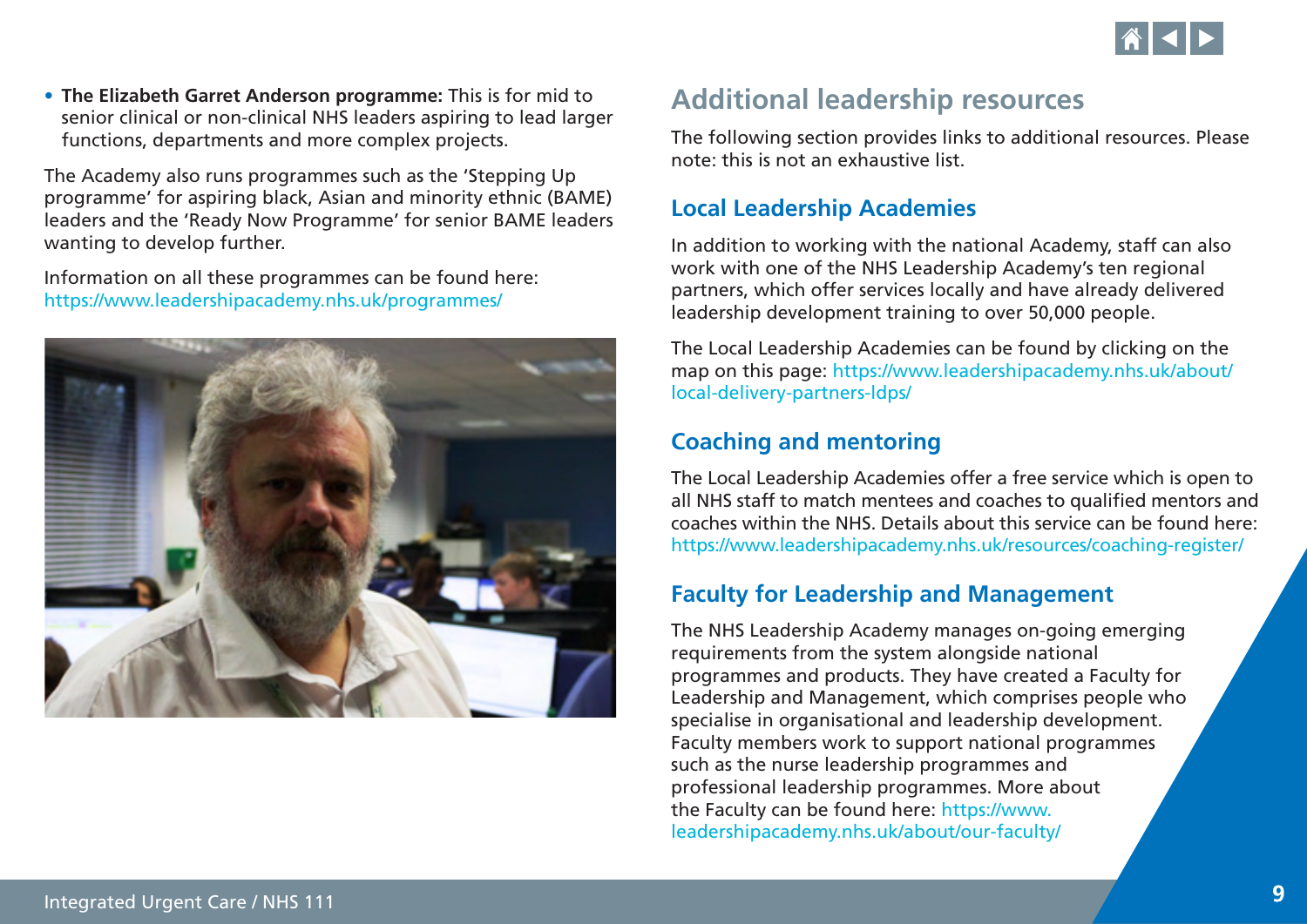

# <span id="page-9-0"></span>**Other leadership courses**

There are several other courses which may be of interest to the IUC / NHS 111 service:

#### **NHS Clinical Leaders Network**

The Clinical Leaders Network (CLN) is a national, professional network for practicing NHS clinicians in England – enabling development both personally and professionally in order to support and progress the NHS.

CLN exists with the purpose of developing shared leadership between clinicians and managers in order to meet the NHS strategic vision, while embracing Quality, Innovation, Productivity and Prevention (QIPP) and clinical commissioning. It has many benefits, with the hope that the network can bring about real change and improvement to patient experience and service delivery at a local, regional and national levels.

Open to a variety of professionals from within the healthcare sector, the CLN strives to:

- Empower frontline clinicians
- Develop clinical leaders
- Influence health policy
- Improve quality and productivity
- Deliver patient centred services
- Promote shared leadership with system managers

These above objectives are met by way of a structured programme of service improvement which is based upon regular action learning allowing their members the opportunity to active debate concerns, undertake problem solving and plan practical action that will improve the quality of their care services.

More information can be found here: <http://www.cln.nhs.uk/>

### **The Faculty of Medical Leadership and Management (FMLM)**

FMLM was established in 2011 by all the UK medical royal colleges and faculties and endorsed by the Academy of Medical Royal Colleges. It is the UK professional body focused on medical leadership. More information can be found here: <https://www.fmlm.ac.uk/>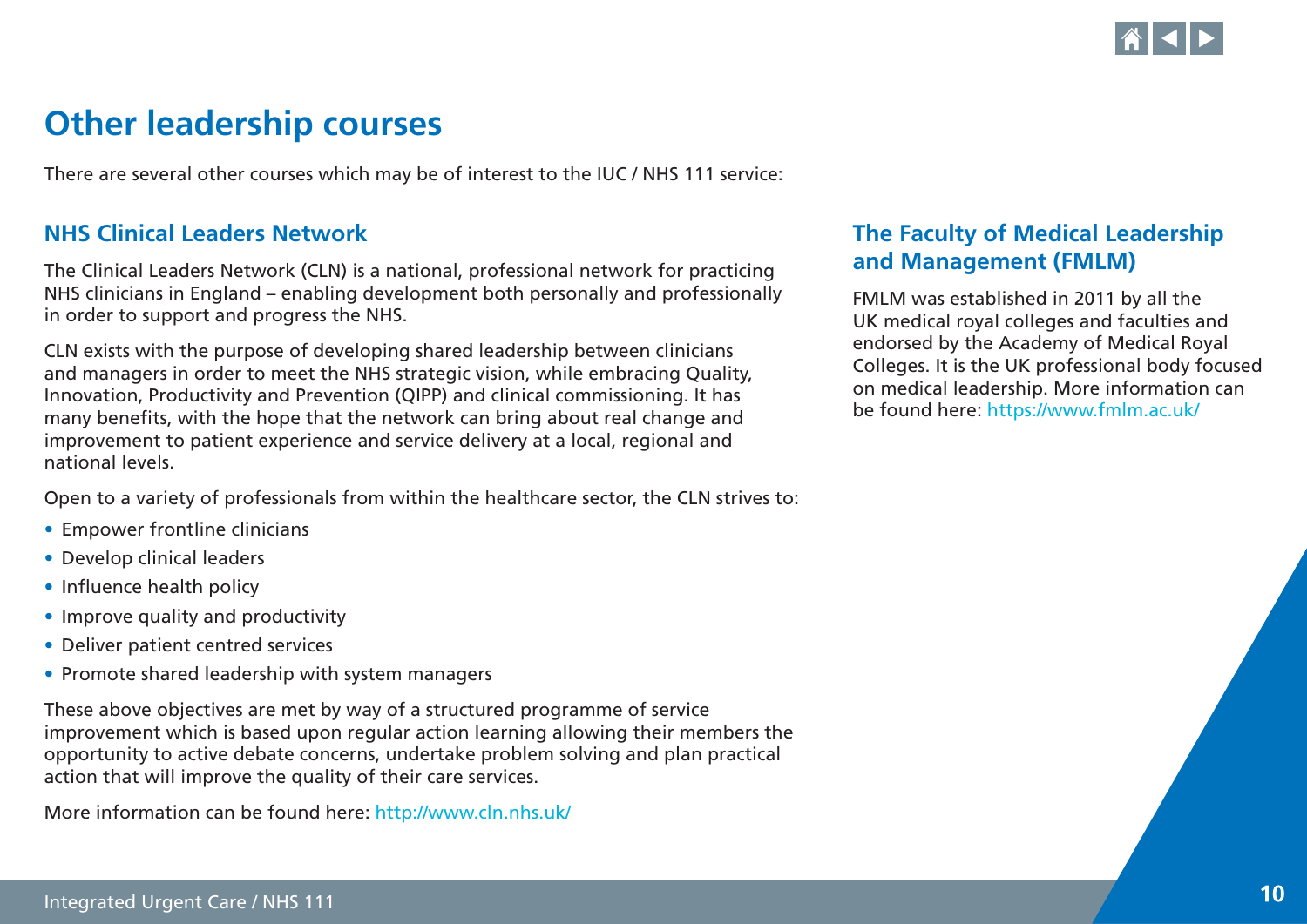

#### <span id="page-10-0"></span>**Royal College of Nursing (RCN) Leadership Programmes**

The RCN also supports leadership and has a suite of programmes to support staff at all levels, from the beginning of their leadership career to experienced leaders wishing to refine their skills. Information on these programmes can be found here: [https://www.rcn.org.uk/professional](https://www.rcn.org.uk/professional-development/professional-services/leadership-programmes)[development/professional-services/](https://www.rcn.org.uk/professional-development/professional-services/leadership-programmes) [leadership-programmes](https://www.rcn.org.uk/professional-development/professional-services/leadership-programmes)

### **The King's Fund**

The King's Fund runs several courses, including:

- Senior Clinical Leaders
- Clinical Directors and Lead Clinicians
- Leadership for consultants
- Emerging clinical leaders and clinical leadership in the independent health care sector.

All these programmes can be found here: [https://www.kingsfund.org.uk/](https://www.kingsfund.org.uk/courses#clinical-leadership-programmes) [courses#clinical-leadership-programmes](https://www.kingsfund.org.uk/courses#clinical-leadership-programmes)

### **LeAD**

LeAD is a supporting tool, which consists of short e-learning sessions that support the knowledge base of CLCF, as well as that of the Healthcare Leadership Model. It can be found on the e-Learning for Health (e-LfH) platform here: [www.e-lfh.org.uk/LeAD.](http://www.e-lfh.org.uk/LeAD) The e-learning provided by e-LfH facilitates multidisciplinary training and teamworking and is available free of charge to all relevant users in health and social care across the NHS. This also applies to anyone working for organisations in the private or third sector commissioned to deliver NHS services through the OpenAthens system. For more information on who is entitled to an OpenAthens account, please see: [https://](https://www.nice.org. uk/about/what-we-do/evidence-services/journals-and-databases/ openathens/openathens-eligibility) [www.nice.org. uk/about/what-we-do/](https://www.nice.org. uk/about/what-we-do/evidence-services/journals-and-databases/ openathens/openathens-eligibility) [evidence-services/journals-and-databases/](https://www.nice.org. uk/about/what-we-do/evidence-services/journals-and-databases/ openathens/openathens-eligibility)  [openathens/openathens-eligibility](https://www.nice.org. uk/about/what-we-do/evidence-services/journals-and-databases/ openathens/openathens-eligibility)